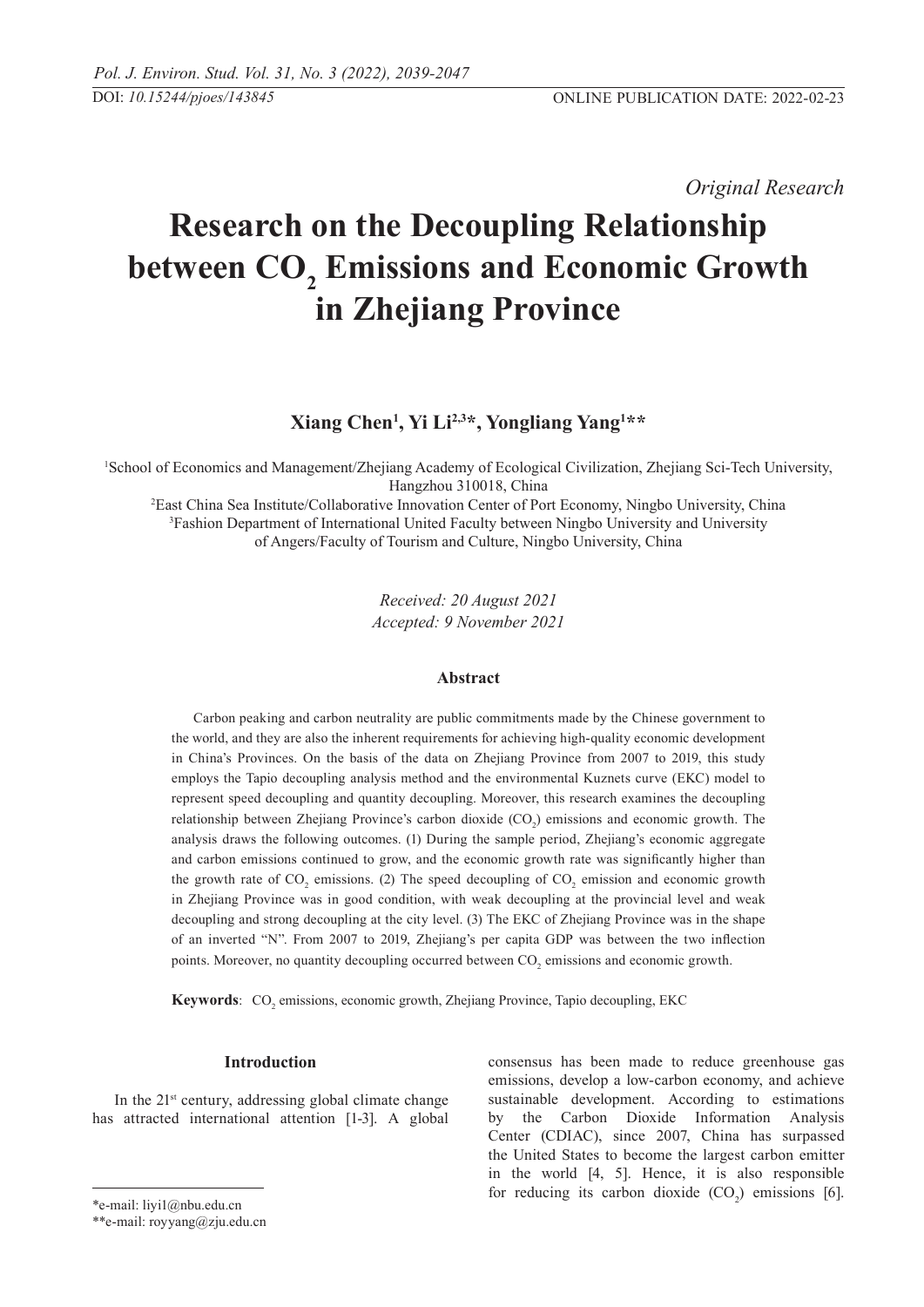To achieve carbon peaking and even carbon neutrality, the  $CO<sub>2</sub>$  emissions per unit of the GDP must be significantly reduced. Such goals will force China's energy structure and industrial structure to adjust and optimize continuously and drive the strong growth of clean energy and green industries [7].

Zhejiang is a top economic Province in China and has experienced rapid economic growth [8]. In 2020, Zhejiang's GDP reached 6.46 trillion yuan, an increase of 344.53% compared with 2007, with an average annual growth rate of 7.42%. In addition, its total GDP accounted for 6.36% of the country's total, thus ranking fourth among all Provinces. Assuming that Zhejiang is an independent economy, it will become the 18<sup>th</sup> largest economy in the world. The GDP of Zhejiang Province in 2020 is between Turkey, which ranks 17<sup>th</sup>, and the Netherlands, which ranks 18th.

At the same time, Zhejiang is also a major province of energy consumption and carbon emissions [9]. In 2019, Zhejiang Province's energy consumption totaled 224 million tons of standard coal, thus accounting for 4.6% of the national total. This energy consumption resulted in approximately 560 million tons of  $CO<sub>2</sub>$  emissions. Departments of the Zhejiang government also attach great importance to energy transformation and energy efficiency improvement [8]. Zhejiang Province has enacted a number of low-carbon development policies to curb the growth of carbon emissions. These policies taken by the government on the environment have resulted in remarkable results in the energy transition of Zhejiang Province [10]. On the one hand, the level of clean energy has improved. In 2019, Zhejiang's power terminal energy consumption accounted for 38.3%, which was 12.8% higher than the national average. On the other hand, the energy consumption per unit of the GDP has declined. Zhejiang's energy consumption per 10,000 yuan of the GDP has dropped from 0.77 tons of standard coal in 2007 to 0.36 tons of standard coal in 2019. Under the background of carbon peaking and carbon neutrality, studying the decoupling state between CO2 emissions and economic growth in Zhejiang Province will help clarify the current situation of CO2 emissions and economic growth in Zhejiang Province.

The measurement methods of the decoupling state between  $CO_2$  emissions and economic growth include quantity decoupling and speed decoupling. Among them, "quantity decoupling" means that  $CO<sub>2</sub>$  emissions tend to stabilize or decline with economic growth. The "speed decoupling" means that the rate of  $CO<sub>2</sub>$ emissions is slower than economic growth during the same period. The most commonly used method to represent quantity decoupling is environmental Kuznets curve (EKC) theory. EKC theory was first proposed by Grossman and Krueger [11]. This method is used to describe the relationship between environmental pollution and economic growth, that is, pollutant

emissions increase first and then decrease with the accumulation of economic growth. It presents an inverted "U" shape relationship, which is used to measure quantity decoupling. Scholars have tested and enriched EKC theory by using some environmental indicators in different countries or regions. Tenaw et al. [12] and Wang et al. [13] conducted empirical studies on environmental data from 20 sub-Saharan African countries and energy consumption data from 29 provinces in mainland China. The researchers concluded that the EKC theory is valid. Besides, Behnaz et al. [14] found a similar conclusion by using Malaysia's data for the years from 1980 to 2009. However, Mehmood et al. [15] found no such inverted "U" shape relationship between  $CO_2$  emissions and economic growth in all countries. Furthermore, Wang et al.  $[16]$  found that  $CO<sub>2</sub>$ emission intensity and per capita GDP exhibits an "N" shape relationship in China. Meanwhile, Iqbal et al. [17] pointed out that a "U" shape relationship between the two in Pakistan.

After Tapio [18] proposed the decoupling elasticity index, scholars have also widely used this method to study the decoupling relationship at the national and industry levels to represent speed decoupling. For example, Guo and Chen [19] used China as a research sample and applied the Tapio decoupling method to analyze the impact of environmental regulations on CO<sub>2</sub> emissions. The study found that China's environmental regulations can effectively decrease  $CO<sub>2</sub>$  emissions and reach the expected emission targets. Wu et al. [20] studied the relationship between  $CO<sub>2</sub>$  emissions and world economic growth based on decoupling theories, and research results show that developed countries have stronger decoupling and developing countries have weaker decoupling. In addition, scholars have also examined in detail the relationship between  $CO<sub>2</sub>$ emissions and economic growth in the construction [21], transportation [22], agriculture [23], and textile industries [24].

Previous studies on the decoupling of carbon emissions and economic growth have mostly focused on the national level, such as Sino-US trade [25], developed and developing countries [26], African countries [27], and European countries [28]. The main contribution of this paper is to divide decoupling into "speed decoupling" and "quantity decoupling", and to study the decoupling relationship between carbon emissions and economic growth at the provincial level. On the basis of the data of Zhejiang Province and 11 prefecturelevel cities from 2007 to 2019, this study employs the Tapio decoupling analysis method and EKC model to measure the  $CO<sub>2</sub>$  emissions at the Zhejiang level and the prefecture city level. Moreover, this work examines the decoupling relationship between Zhejiang's  $CO<sub>2</sub>$ emissions and economic growth. Corresponding policy recommendations based on the research conclusions, this study also provides theoretical and empirical support for Zhejiang Province to take the lead in achieving carbon peaking.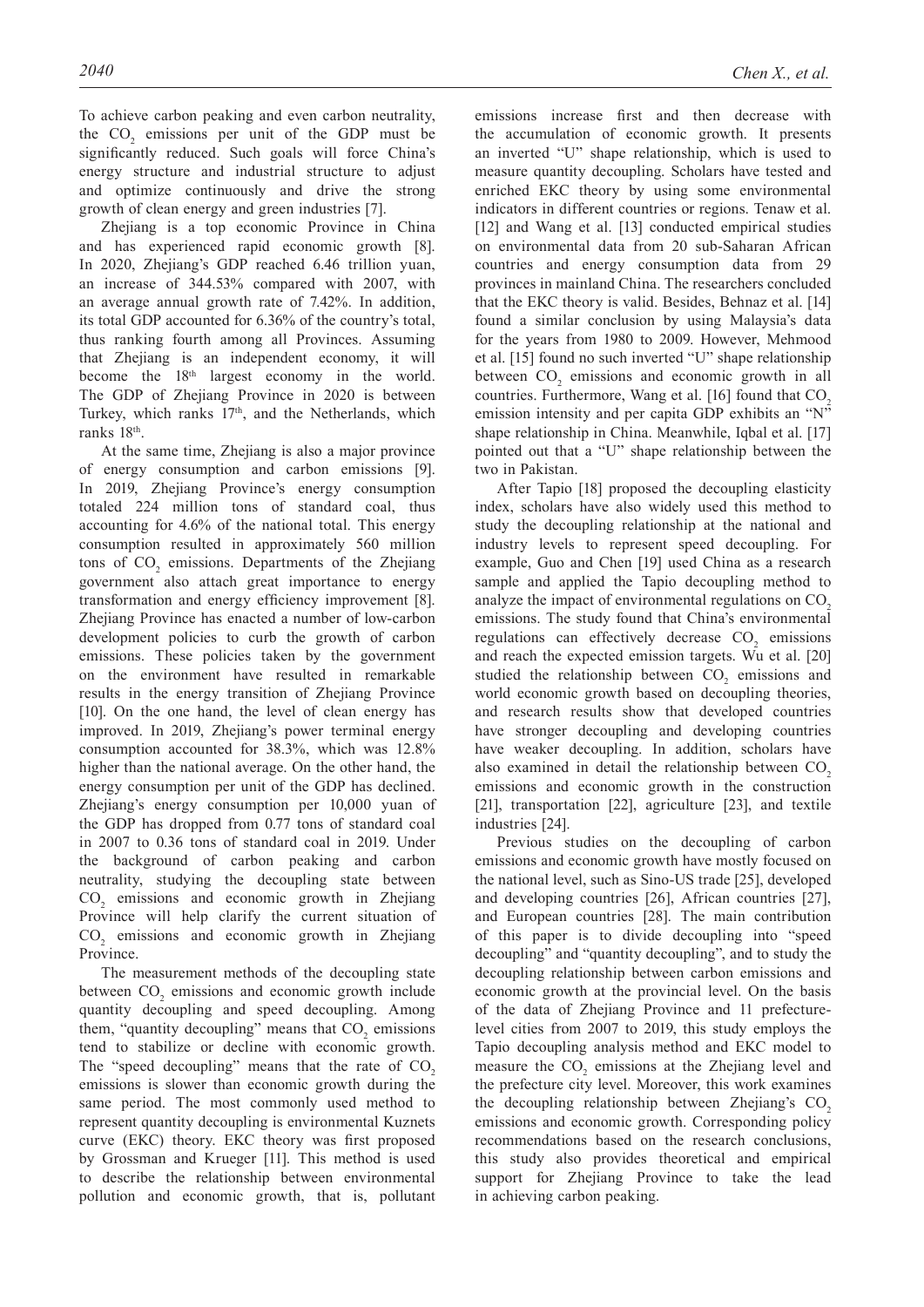#### **Materials and Methods**

## Carbon Emissions Calculation

Given that the Zhejiang Provincial Bureau of Statistics does not have direct monitoring data on carbon emissions and the academic community has not yet formed a unified standard for calculating  $CO<sub>2</sub>$  emissions, this study indirectly measures  $CO<sub>2</sub>$ emissions on the basis of energy consumption [29]. Some cities in Zhejiang Province have announced the detailed consumption of various types of energy, whereas some cities have only announced the total energy consumption. For the former cities, the carbon emissions coefficient method is used to calculate their carbon emissions. The specific calculations of the formula are as follows:

$$
TC = \sum E_i \lambda_i \xi_i \tag{1}
$$

In Formula (1), *i* represents the type of energy, including raw coal, cleaned coal, coke, gasoline, kerosene, diesel, fuel oil, liquefied petroleum gas, natural gas, heat, and electricity. *TC* means the total carbon emissions.  $E_i$  denotes the energy consumption of energy  $i$ .  $\lambda$ <sub>*i*</sub> represents the conversion coefficient to standard coal of energy *i*, and  $\xi$ <sup>*i*</sup> is the CO<sub>2</sub> emission coefficient of energy *i*. The specific conversion coefficient and  $CO<sub>2</sub>$  emission coefficient are presented in Table 1.

For cities that have only announced their total energy consumption, the  $CO_2$  emission coefficients per ton of standard coal are calculated as 2.720 and 2.277 through the Kaya carbon emissions identity method and the carbon chemical combustion formula

method, respectively [30]. Considering the carbon content, sulfur, nitrogen, and other elements of standard coal; incomplete combustion; and other factors, this study takes the arithmetic average of the two as 2.499, which is the  $CO_2$  emission coefficient per ton of standard coal. The amount of carbon emissions can be obtained by multiplying the energy consumption of cities in Zhejiang Province by the  $CO<sub>2</sub>$  emission coefficient per ton of standard coal (unit: ten thousand tons). The formula for calculating carbon emissions is as follows:

$$
TC = TE \times 2.499\tag{2}
$$

In Formula (2), *TE* represents the total energy consumption of the city, which is calculated by tons of standard coal.

#### Tapio Decoupling Theory

The decoupling analysis method mainly uses the elasticity index to measure the degree of decoupling. In the field of resource and environmental economy, decoupling represents the fracture of the coupling relationship between environmental pollutant emissions and GDP. With reference to the Tapio decoupling model [18], this study conducts a decoupling analysis between the  $CO<sub>2</sub>$  emissions and economic growth of Zhejiang Province from 2007 to 2019. The result is expressed by the decoupling elasticity index.

$$
e = \frac{\%ATC}{\%AGDP} = \frac{TC_{t+i}/TC_t}{GDP_{t+i}/GDP_t}
$$
\n(3)

Table 1. Conversion coefficient and  $CO<sub>2</sub>$  emission coefficient for different energy sources.

| Energy                  | Conversion Coefficient $(\lambda)$ | CO <sub>2</sub> Emission Coefficient $(\xi)$ |  |  |
|-------------------------|------------------------------------|----------------------------------------------|--|--|
| Raw coal                | $0.7143$ kgce/kg                   | $2.492$ kgc/kgce                             |  |  |
| Cleaned coal            | $0.9000$ kgce/kg                   | $2.631$ kgc/kgce                             |  |  |
| Coke                    | $0.9714$ kgce/kg                   | 2.977 kgc/kgce                               |  |  |
| Gasoline                | 1.4714 kgce/kg                     | 1.988 kgc/kgce                               |  |  |
| Kerosene                | 1.4714 kgce/kg                     | $2.051$ kgc/kgce                             |  |  |
| Diesel                  | $1.4571$ kgce/kg                   | $2.167$ kgc/kgce                             |  |  |
| Fuel oil                | $1.4286$ kgce/kg                   | $2.219$ kgc/kgce                             |  |  |
| Liquefied petroleum gas | $1.7143$ kgce/kg                   | $1.828$ kgc/kgce                             |  |  |
| Natural gas             | 1.2150 kgce/cu.m                   | $2.162$ kgc/kgce                             |  |  |
| Heat                    | $0.03412$ kgce/MJ                  | 3.212 kgc/kgce                               |  |  |
| Electricity             | $0.1229$ kgce/KW-h                 | $6.113$ kgc/kgce                             |  |  |

Note: Conversion coefficient for standard coal come from the 2019 China Energy Statistics Yearbook. The  $CO_2$  emission coefficient refers to Cao et al. [31].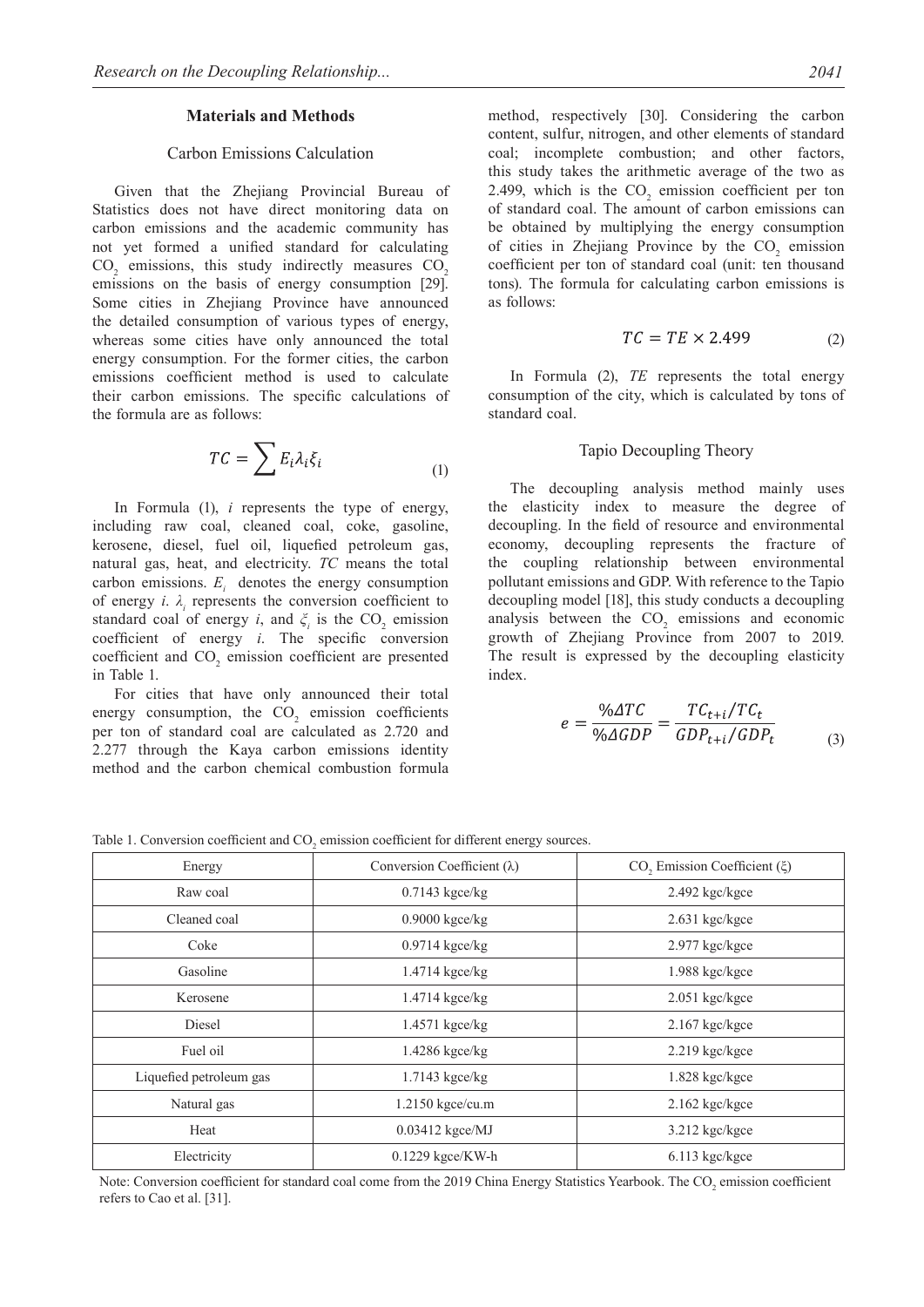| Decoupling Types              | Carbon Emissions Change<br>$(\% \Delta TC)$ | GDP Change<br>$(*\Delta GDP)$ | Elastic Index<br>(e) |  |
|-------------------------------|---------------------------------------------|-------------------------------|----------------------|--|
| Strong decoupling             | < 0                                         | >0                            | $(-\infty, 0)$       |  |
| Weak decoupling               | >0                                          | >0                            | (0, 0.8)             |  |
| Recessive decoupling          | < 0                                         | < 0                           | $(1.2, +\infty)$     |  |
| Expansive coupling            | >0                                          | >0                            | (0.8, 1.2)           |  |
| Recessive coupling            | < 0                                         | $\leq 0$                      | (0.8, 1.2)           |  |
| Expansive negative decoupling | >0                                          | >0                            | $(1.2, +\infty)$     |  |
| Weak negative decoupling      | < 0                                         | < 0                           | (0, 0.8)             |  |
| Strong negative decoupling    | >0                                          | < 0                           | $(-\infty, 0)$       |  |

Table 2. Types of relationships for the Tapio decoupling model.

In Formula (3), *e* is the decoupling elasticity index, %Δ*TC* denotes the change rate of carbon emissions, and %Δ*GDP* is the change rate of the gross national product. Among them, Tapio elastic decoupling states can be divided into eight types according to the coefficients of %Δ*TC*, %Δ*GDP*, and *e*, and the difference between positive and negative. The ideal degrees of decoupling are strong decoupling, weak decoupling, recession decoupling, expansion coupling, recession coupling, expansion negative decoupling, weak negative decoupling, and strong negative decoupling. The specific classification method is shown in Table 2.

## Econometric Methods Employed for EKC Hypothesis

This study refers to the practice of Lv et al. [32] and introduces the cubic term of the per capita GDP (PGDP). According to the significance and positive and negative value of each coefficient, we can determine its relationship with carbon emissions. The econometric model is set as:

$$
lnTC_{it} = \alpha_0 + \beta_1 y_{it} + \beta_2 (y_{it})^2 + \beta_3 (y_{it})^3 + \gamma X_{it} + \mu_i + \varepsilon_{it}
$$
 (4)

Equation (4) describes the EKC relationship between carbon emissions and economic performance, where *i* is the city and *t* is the year.  $lnTC_i$  is the carbon emissions of city *i* in year *t*, and  $y_i$  is the actual PGDP of city *i* in year *t*. PGDP is an effective tool to understand the macroeconomic performance of a country or region, and it is also a reasonable macroeconomic indicator to measure the living standards of the people in a country or region.  $X_i$  stands for control variables, including energy consumption structure, measured by the logarithm of the consumption of raw coal; industrial structure, defined as the ratio of the secondary industry to GDP; foreign capital usage, measured by the logarithm of the actual use of foreign capital denominated in CNY; and R&D expenditures, measured by internal expenditures of R&D expenditures.  $\alpha_0$ ,  $\beta_1$ ,  $\beta_2$ , and  $\beta_3$  are all parameters to be estimated.  $\mu_i$  represents the urban fixed effect, and  $\varepsilon$ <sup>*ith*</sup> is the random error term.

After controlling the above-mentioned influencing factors to establish the EKC, the relationship of the EKC of Zhejiang Province is determined by the symbols of  $\beta_1$ ,  $\beta_2$ , and  $\beta_3$  in Formula (4). The specific relationship is shown in Table 3. On the basis of the different curve relationships, the corresponding inflection point is calculated, and further study is conducted to determine whether quantity decoupling occurs between  $CO<sub>2</sub>$ emissions and economic growth in Zhejiang Province.

#### Data Sources and Processing

The energy consumption data and economic data of Zhejiang Province and its prefecture-level cities

Table 3. The EKC relationship between CO2 emissions and economic growth.

| Type |          |       |              | EKC relationship            |  |  |
|------|----------|-------|--------------|-----------------------------|--|--|
|      | >0       | $= 0$ | $=$ $\left($ | Positive correlation linear |  |  |
|      | $<$ 0    | $= 0$ | $=0$         | Negative correlation linear |  |  |
|      | >0       | <()   | $=$ $\left($ | Invert "U" Shape            |  |  |
|      | $\leq 0$ | >0    | $= 0$        | "U" Shape                   |  |  |
|      | < 0      | >0    |              | Invert "N" Shape            |  |  |
|      | >0       |       |              | "N" Shape                   |  |  |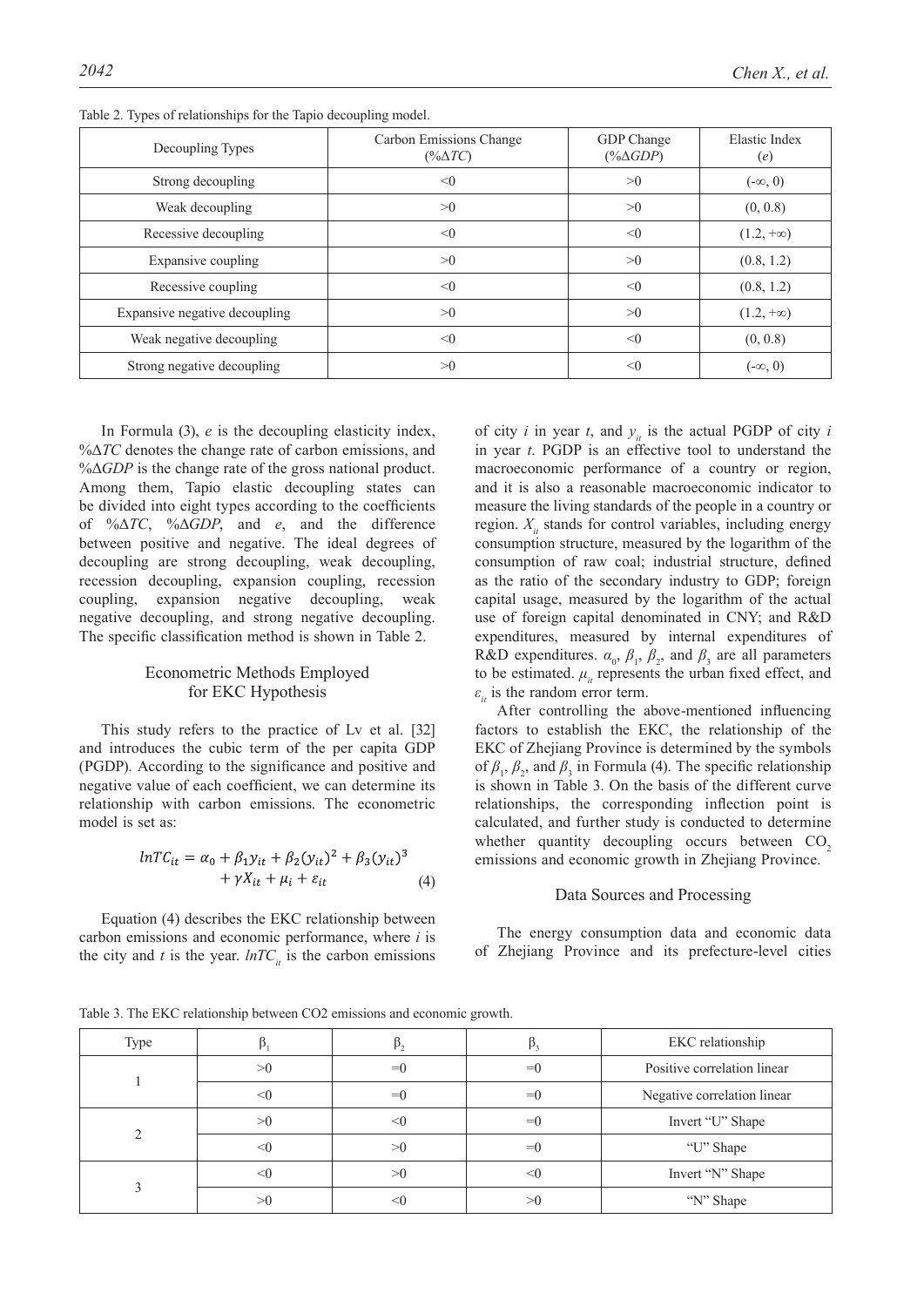are from historical statistical yearbooks. Given certain factors, such as inflation and constant price changes in economic development, the economic indicators in this article all use 2007 as the base period for comparable price calculations. The actual use of foreign capital is converted into CNY at the exchange rate, and the exchange rate data come from the 2020 China Statistical Yearbook. The conversion coefficient to standard coal comes from the China Energy Statistical Yearbook 2019. Meanwhile, the 2007-2011 energy consumption data of Lishui City are missing. Hence, the analysis uses the average growth rate method for 2012-2019 to make up for the unavailable information.

#### **Results and Discussion**

#### Descriptive Analysis

Fig. 1 shows the change trend of  $CO<sub>2</sub>$  emissions and GDP in Zhejiang Province from 2007 to 2019. Fig. 1 demonstrates that the  $CO_2$  emissions of Zhejiang Province from 2007 to 2019 show a continuous upward trend, which can be divided into two stages: a rapid rise period and a slow rise period. The rapid rise period was in 2007-2011, when  $CO<sub>2</sub>$  emissions increased from 362.96 Mt to 445.50 Mt, which was an average annual increase of 4.18%. Meanwhile, 2012-2019 was a slow rise period, with an average annual growth rate of 2.71%. In addition, the highest  $CO_2$  emissions in 2019 reached 559.60 Mt. In Fig. 1, the actual GDP of Zhejiang Province also shows a continuous upward trend, rising from 1,875 billion yuan in 2007 to 4,758 billion yuan in 2019, with an average annual growth rate of 7.42%. In summary, the economic growth rate is significantly higher than the growth rate of  $CO<sub>2</sub>$  emissions.

#### Decoupling Analysis

Table 4 shows the decoupling states in Zhejiang Province and its 11 prefecture-level cities from 2007 to 2019. During the sample period, the GDP of Zhejiang Province and its prefecture-level cities showed a rapid growth trend. The average annual real GDP growth rate of the 11 prefecture-level cities was 7.33%. Except for Huzhou City in 2013-2014 and Shaoxing City in 2018-2019, which had a slight decline, the actual GDP of each prefecture-level city increased each year. Hence, the calculation result of Formula (3) included five decoupling states, namely, strong decoupling, weak decoupling, expansion coupling, expansion negative decoupling, and strong negative decoupling.

Table 4 demonstrates that the overall speed decoupling relationship in Zhejiang Province was relatively good, which was consistent with the conclusions drawn by Hao et al. [33]. In addition, the decoupling state was mainly strong decoupling and weak decoupling. At the provincial level, the speed decoupling of Zhejiang Province was weak decoupling during the sample period, thus indicating that Zhejiang's carbon emissions and economy were growing. However, the economic growth rate was higher than the growth rate of carbon emissions, which was in a relatively good state.

From the perspective of prefecture-level cities, Hangzhou was only weakly decoupled for three years, and it was strongly decoupled for the remaining years. The strong decoupling state indicated that carbon emissions were declining. However, the economy was growing. This state was optimal, which indicated that Hangzhou's speed decoupling state was at a high level. Ningbo, Wenzhou, Jiaxing, Zhoushan, Taizhou, and Lishui showed expansion coupling or expansion negative decoupling in some years. However, weak decoupling was still the main state in these cities.



Fig. 1. The change trend of  $CO_2$  emissions and GDP in Zhejiang Province from 2007 to 2019.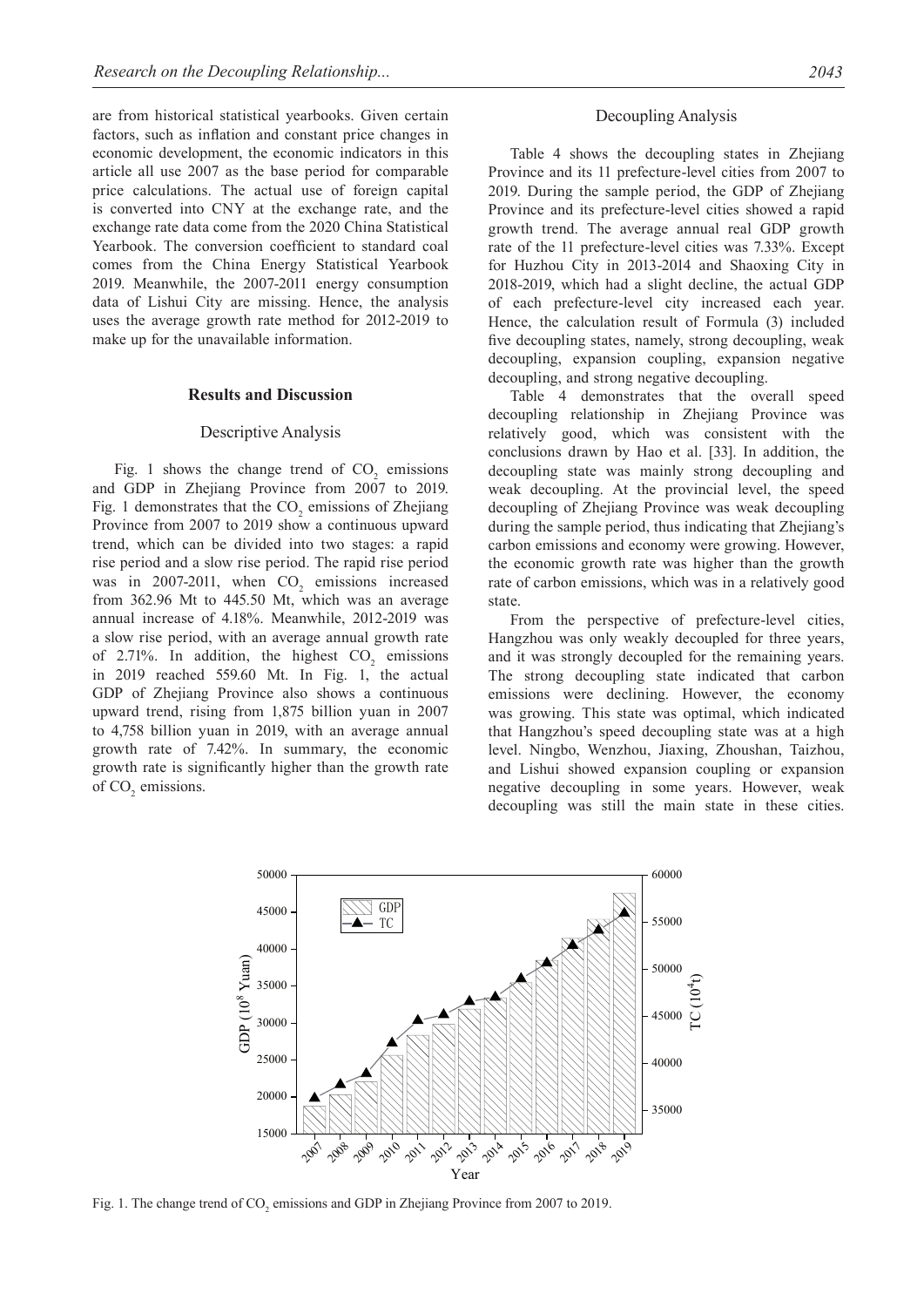| Year      | Zhe<br><sub>11</sub> ang | Hang<br>zhou | Ning<br>bo | Wen<br>zhou | Jia<br>xing | Hu<br>zhou | Shao<br>xing | Jin<br>hua | Qu<br>zhou | Zhou<br>shan | Tai<br>zhou | Li<br>shui |
|-----------|--------------------------|--------------|------------|-------------|-------------|------------|--------------|------------|------------|--------------|-------------|------------|
| 2007-2008 | WD                       | SD.          | WD         | <b>WD</b>   | WD          | <b>WD</b>  | <b>SD</b>    | <b>SD</b>  | WD         | EC           | <b>WD</b>   | <b>WD</b>  |
| 2008-2009 | WD                       | SD.          | WD         | <b>END</b>  | <b>WD</b>   | <b>SD</b>  | WD           | SD.        | WD         | <b>END</b>   | <b>WD</b>   | <b>WD</b>  |
| 2009-2010 | <b>WD</b>                | <b>WD</b>    | <b>WD</b>  | <b>WD</b>   | <b>WD</b>   | <b>SD</b>  | <b>WD</b>    | <b>WD</b>  | <b>WD</b>  | <b>END</b>   | <b>WD</b>   | <b>WD</b>  |
| 2010-2011 | WD                       | <b>SD</b>    | <b>END</b> | <b>WD</b>   | <b>WD</b>   | <b>SD</b>  | <b>WD</b>    | <b>WD</b>  | WD         | <b>END</b>   | <b>WD</b>   | <b>WD</b>  |
| 2011-2012 | <b>WD</b>                | <b>SD</b>    | <b>SD</b>  | <b>SD</b>   | <b>END</b>  | <b>SD</b>  | <b>SD</b>    | <b>SD</b>  | EC         | <b>SD</b>    | <b>WD</b>   | <b>WD</b>  |
| 2012-2013 | WD                       | <b>WD</b>    | WD         | <b>WD</b>   | <b>WD</b>   | <b>WD</b>  | EC           | <b>WD</b>  | <b>WD</b>  | EC           | EC          | <b>WD</b>  |
| 2013-2014 | WD                       | <b>SD</b>    | <b>SD</b>  | <b>END</b>  | EC          | <b>SND</b> | <b>SD</b>    | <b>SD</b>  | WD         | <b>END</b>   | <b>WD</b>   | <b>WD</b>  |
| 2014-2015 | <b>WD</b>                | <b>SD</b>    | <b>SD</b>  | EC          | <b>SD</b>   | <b>WD</b>  | <b>END</b>   | <b>SD</b>  | <b>SD</b>  | <b>END</b>   | <b>WD</b>   | <b>SD</b>  |
| 2015-2016 | <b>WD</b>                | <b>SD</b>    | <b>SD</b>  | <b>WD</b>   | <b>WD</b>   | <b>WD</b>  | <b>WD</b>    | <b>SD</b>  | <b>SD</b>  | <b>WD</b>    | <b>END</b>  | <b>END</b> |
| 2016-2017 | WD                       | <b>WD</b>    | WD         | <b>END</b>  | <b>WD</b>   | EC         | <b>END</b>   | EC         | WD         | EC           | <b>WD</b>   | <b>SD</b>  |
| 2017-2018 | WD                       | <b>SD</b>    | <b>WD</b>  | <b>WD</b>   | <b>WD</b>   | <b>END</b> | <b>WD</b>    | EC         | <b>WD</b>  | <b>SD</b>    | <b>WD</b>   | EC         |
| 2018-2019 | WD                       | <b>SD</b>    | EC         | <b>WD</b>   | EC          | <b>WD</b>  | <b>SND</b>   | <b>WD</b>  | WD         | <b>END</b>   | <b>SD</b>   | <b>END</b> |

Table 4. Decoupling states of carbon emissions and GDP in Zhejiang Province.

Note: SD, Strong decoupling; WD, Weak decoupling; RD, Recessive decoupling; EC, Expansive coupling; RC, Recessive coupling; END, Expansive negative decoupling; WND, Weak negative decoupling; SND, Strong negative decoupling.

Jinhua and Quzhou were also dominated by strong and weak decoupling, and a few years showed a state of expansion coupling. Meanwhile, Huzhou City in 2013-2014 and Shaoxing City in 2018-2019 showed strong negative decoupling. The economy was in recession, while carbon emissions were increasing, which was the most undesirable state.

## Environmental Kuznets Curve in Zhejiang Province

This part is based on the static panel data of 11 prefecture-level cities in Zhejiang Province from 2007 to 2019. Stata 15 software is employed to test the EKC. In terms of specific model selection, the results of the Hausman test reveal that the random effects model is more efficient than the fixed effects model. Therefore, this research has selected the random effects model for benchmark regression. Furthermore, it has selected the comprehensive feasible generalized least square (FGLS) model for the robustness test because the comprehensive FGLS model also considers the three factors of heteroscedasticity between groups, contemporaneous correlation, and intra-group autocorrelation. The estimated results may be more efficient than the random effects model. In addition, to eliminate non-essential high collinearity among the PGDP terms in Equation (4) as much as possible, the mean centering method was used to process all variables, and then we perform econometric regression.

Columns (1) and (2) in Table 5 report the benchmark regression results. Column (2) adds control variables on the basis of column (1). According to the results, the coefficient of the first order term of the PGDP is negative. The coefficient of the quadratic term is positive, and the coefficient of the cubic term is negative. Both are significant at a significance level of at least 5%, thus indicating that the quantity decoupling relationship between carbon emissions and economic growth in Zhejiang Province has an inverted "N" shape, which is inconsistent with the conclusions of an inverted U-shape inferred by Tenaw and other scholars [12, 13]. In addition, the return of the energy consumption structure and the use of foreign capital are both significantly positive, thus indicating that the increase in coal consumption and the increase in the actual use of foreign capital will significantly promote the increase of  $CO<sub>2</sub>$  emissions. The regression result of the industrial structure and R&D expenditure is positive but not significant.

The cubic curve estimation results of columns (3) and (4) in Table 5 using the comprehensive FFLS method also prove that the EKC relationship is an inverted "N" shape. Different from the benchmark regression, the regression coefficient of the industrial structure is significantly positive, thus indicating that the increase in the proportion of secondary industry in GDP will promote the increase of carbon emissions. In addition, the optimization and upgrading of the industrial structure will reduce carbon emissions.

According to the regression results in column (2) of Table 5, the fitting curve equation expressed by Equation (5) is:

$$
lnTC_{it} = 0.554 - 52.918 * y_{it} + 5 * (y_{it})^2 - 0.156 * (y_{it})^3
$$
\n(5)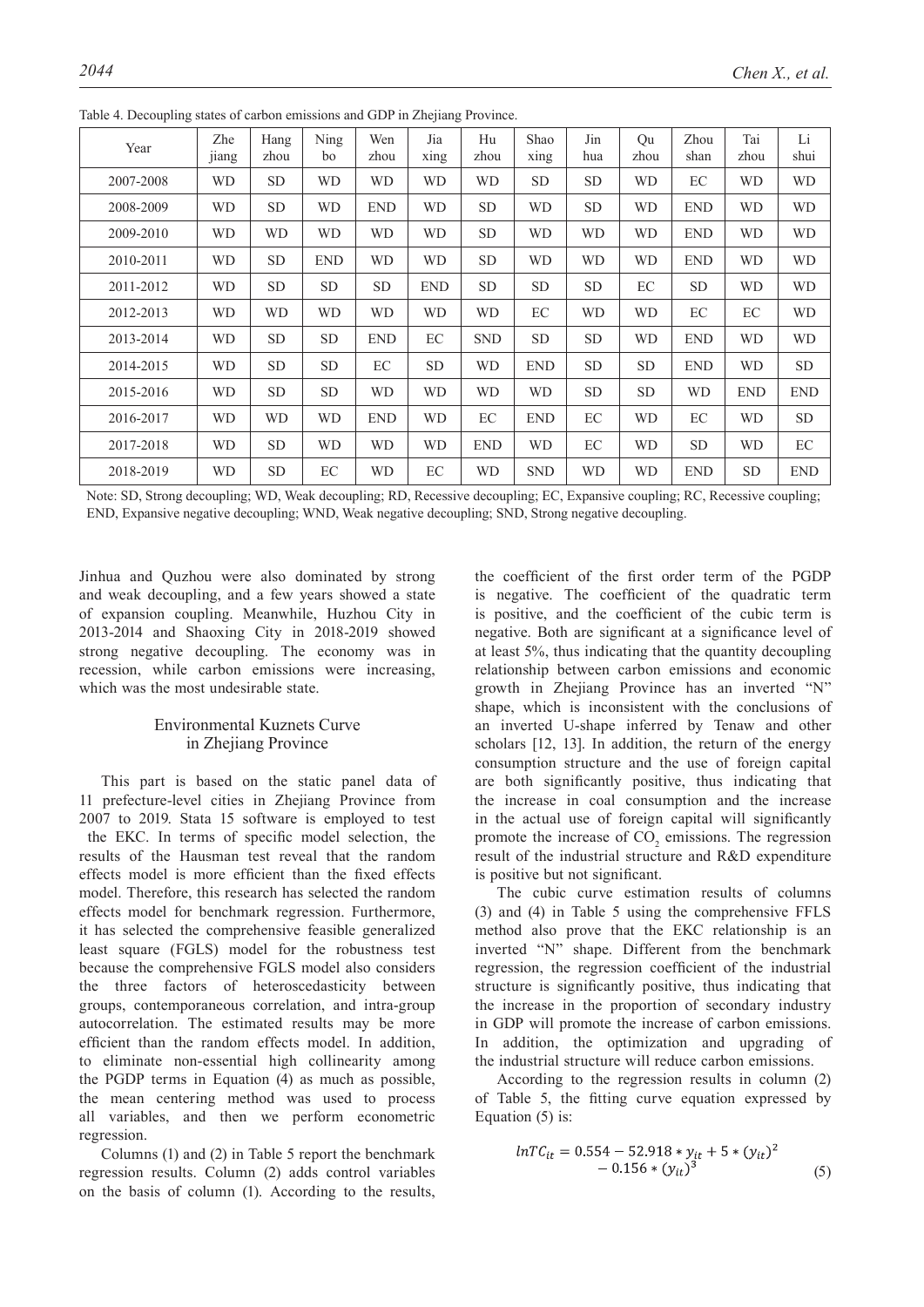According to the characteristics of unary cubic function, the PGDP corresponding to the two inflection points is calculated as 15,543.15 yuan and 122,534.26 yuan, respectively. When the PGDP of Zhejiang Province is less than 15,543.15 yuan, the carbon emissions will decrease with the increase of the PGDP. When the PGDP is between 15,543.15 yuan and 122,534.26 yuan, the carbon emissions increase as the PGDP increases. Meanwhile, when the PGDP is greater than 122,534.26, the carbon emissions decrease as the PGDP increases. During the sample period, the PGDP of Zhejiang Province and its prefecturelevel cities were between the two inflection points, that is, Zhejiang's carbon emissions and economic growth were still in the stage of increasing  $CO<sub>2</sub>$  emissions with economic growth. Moreover, the two were not yet quantitatively decoupled.

According to the regression results in column (4), the fitting curve equation expressed by Equation (6) is:

$$
lnTC_{it} = 0.618 - 35.497 * y_{it} + 3.359 * (y_{it})^2 - 0.105 * (y_{it})^3
$$
 (6)

Similarly, the PGDP corresponding to the two inflection points is calculated as 15,567.81 yuan and 117,480.03 yuan, which are relatively close to the two inflection points of Equation (5). The above conclusions still apply. In addition, given that the Zhejiang Province's PGDP in 2019 was 82,126.14 yuan, which

is far below the second inflection point of the EKC, Zhejiang's  $CO<sub>2</sub>$  emissions is expected to continue to grow in the foreseeable future. Therefore, additional efforts must be made to meet the ambitious goal of having  $CO_2$  emissions peak before 2030. Notably, Hangzhou's PGDP was 116,343.59 yuan in 2019, which is very close to the second turning point. It is expected to be the first city in Zhejiang to achieve the decoupling of carbon emissions and economic growth.

#### Discussion

The significance of the decoupling measurement not only lies on its ability to answer the question of whether to decouple but also to clarify whether the current  $CO<sub>2</sub>$  emissions and economic growth in Zhejiang Province are in a "dilemma" or a "win-win" situation [34]. The "dilemma" refers to the difficulty of taking into account economic development and environmental protection. When formulating environmental economic policies, the government weighs the trade-offs and usually adopts the appropriate loose or strict control. The "winwin" refers to the ability to take into account both economic development and environmental protection. The government usually implements environmental protection policies of strict management and control to meet a win-win situation for environmental protection and economic growth. The measurement of

| Table 5. EKC relationship between per capita GDP and carbon emissions in Zhejiang Province from 2007 to 2019. |
|---------------------------------------------------------------------------------------------------------------|
|---------------------------------------------------------------------------------------------------------------|

| Variable          | RE                        |                         | FGLS                      |                          |  |
|-------------------|---------------------------|-------------------------|---------------------------|--------------------------|--|
|                   | (1)                       | (2)                     | (3)                       | (4)                      |  |
| Inpgdp            | $-194.841***$<br>(23.515) | $-52.918**$<br>(27.349) | $-141.050***$<br>(13.072) | $-35.497***$<br>(10.259) |  |
| lnpgdp2           | 18.097***<br>(4.381)      | $5.000**$<br>(2.506)    | 13.124***<br>(1.206)      | 3.359***<br>(0.947)      |  |
| lnpgdp3           | $-0.558***$<br>(0.349)    | $-0.156**$<br>(0.077)   | $-0.405***$<br>(0.037)    | $-0.105***$<br>(0.029)   |  |
| $ln\_ecs$         |                           | $0.579***$<br>(0.064)   |                           | $0.556***$<br>(0.011)    |  |
| ln_foreign        |                           | $0.046***$<br>(0.014)   |                           | $0.024***$<br>(0.005)    |  |
| sec               |                           | 0.005<br>(0.003)        |                           | $0.005***$<br>(0.001)    |  |
| $ln\_rd$          |                           | 0.018<br>(0.009)        |                           | 0.006<br>(0.004)         |  |
| $\mathsf{\_}cons$ | $0.883***$<br>(0.086)     | $0.554**$<br>(0.035)    | $0.874***$<br>(0.047)     | $0.618***$<br>(0.020)    |  |
| city              | <b>YES</b>                | <b>YES</b>              | <b>YES</b>                | <b>YES</b>               |  |
| $R^2$             | 0.9731                    | 0.9958                  | $\sqrt{2}$                | $\sqrt{2}$               |  |
| Observations      | 143                       | 143                     | 143                       | 143                      |  |
| Carve shape       | Invert "N"                | Invert "N"              | Invert "N"                | Invert "N"               |  |

Note: \*\*\*, \*\*, and \* represents significant at the level of 1%, 5% and 10%, respectively. Robust standard errors in parentheses.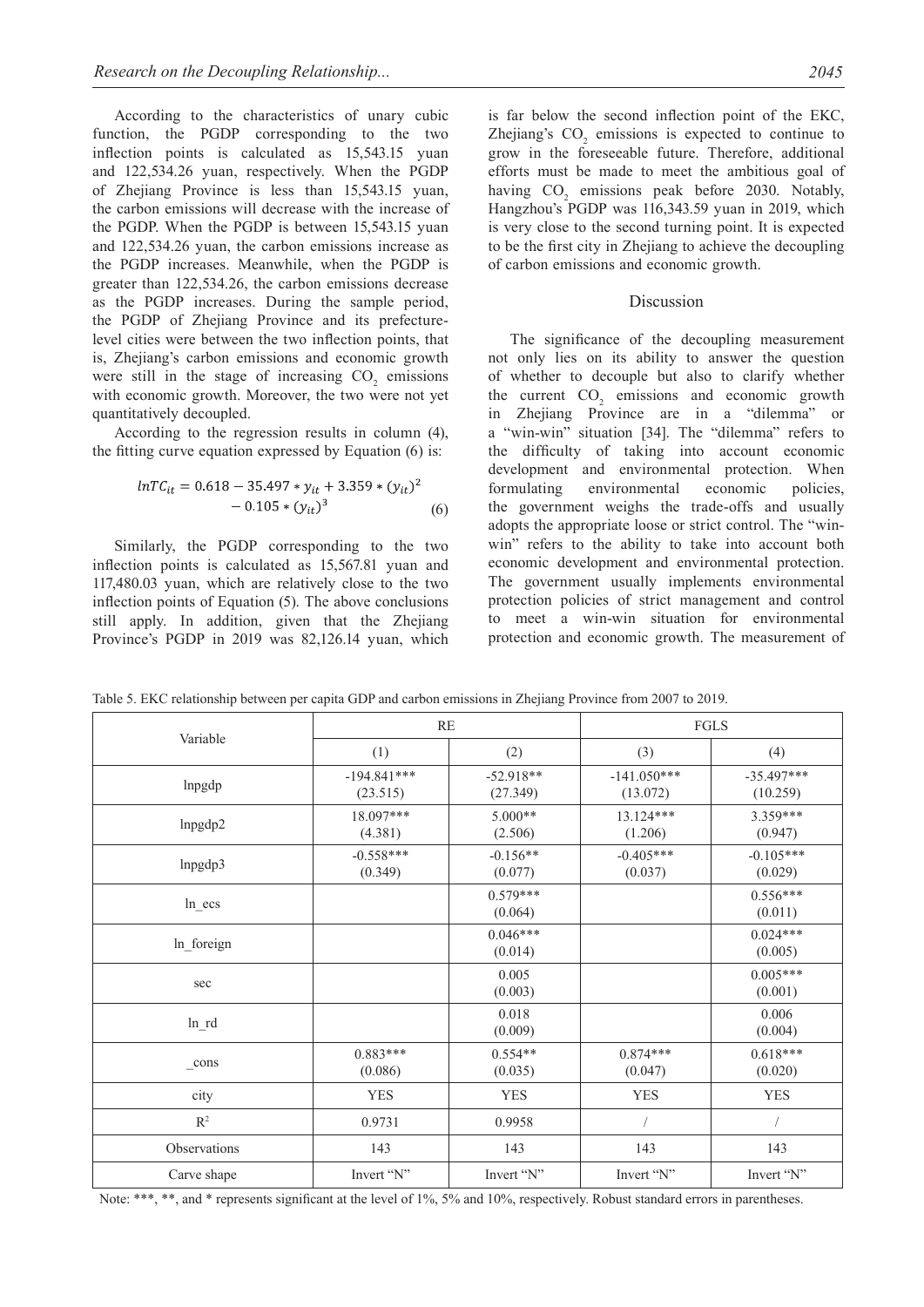the decoupling state determines when the critical point from the "dilemma" to the "win-win" situation will come. For speed decoupling, if the decoupling state is strong decoupling, then  $CO<sub>2</sub>$  emissions and economic growth will enter the win-win zone, while the rest are in the dilemma zone. For quantity decoupling, the critical point is the second inflection point of the EKC. If the PGDP is greater than the second inflection point, then it has entered the win-win zone. Otherwise, it is still in the dilemma zone.

Compared with the complicated derivation process proposed by Xia et al. [35], the derivation of the relationship between EKC model and decoupling analysis method in this paper is relatively simple, but there are clear conclusions too. From 2007 to 2019, the EKC model and the Tapio decoupling analysis method were used to reach the conclusion that Zhejiang Province's  $CO<sub>2</sub>$  emissions and economic growth were not yet in the win-win zone. First, from the analysis results of speed decoupling, the speed decoupling state at the Zhejiang level from 2007 to 2019 was weak decoupling, which did not yet reach the ideal strong decoupling state. At the level of prefecture-level cities, Hangzhou was in strong decoupling state from 2017 to 2019 and took the lead in entering the win-win zone. Therefore, Hangzhou could attempt to control the city's  $CO<sub>2</sub>$  emissions strictly to seek a win-win situation between  $CO<sub>2</sub>$  emissions and economic growth. However, other prefecture-level cities were dominated by weak decoupling, expansion coupling, and expansion negative decoupling. They did not reach a stable optimal strong decoupling state. Hence, they remained under dilemma and should implement appropriate environmental and economic policies.

Second, judging from the results of quantity decoupling, the EKC of Zhejiang Province was in an inverted "N" shape, and the economy was still between two inflection points. The per capita GDP did not exceed the second inflection point, that is, in the dilemma zone. From the perspective of prefecturelevel cities, Hangzhou's PGDP in 2019 is very close to the PGDP corresponding to the second inflection point of the inverted "N" shape curve-which means that Hangzhou will be the first to enter the win-win zone. However, the PGDP of other cities is still far behind the turning point. They will continue to be in a dilemma zone. Therefore, quantity decoupling did not occur. Based on the above analysis results of speed decoupling and quantity decoupling, Zhejiang Province was still under dilemma between  $CO<sub>2</sub>$  emissions and economic growth.

## **Conclusions**

On the basis of the data of Zhejiang Province and 11 prefecture-level cities from 2007 to 2019, the carbon emissions coefficient method is used to calculate carbon emissions of Zhejiang Province and prefecture-level cities. Moreover, this study divided decoupling into speed decoupling and quantity decoupling, and used the Tapio decoupling analysis method and the EKC analysis method to conduct further research on the relationship between economic growth and carbon emissions in Zhejiang Province. This study presents the following results:

From 2007 to 2019, Zhejiang Province's economic aggregate and carbon emissions continued to grow. The economic growth rate was significantly higher than the growth rate of carbon emissions. In terms of speed decoupling, the decoupling state of  $CO<sub>2</sub>$  emissions and economic growth in Zhejiang Province was in good condition, with weak decoupling at the provincial level and weak decoupling or strong decoupling at the city level. In a few years, some prefecture-level cities demonstrated expansion coupling or expansive negative decoupling. In terms of quantity decoupling, the EKC of Zhejiang Province had an inverted "N" shape. From 2007 to 2019, the per capita GDP of Zhejiang Province and its prefecture-level cities was between the two inflection points, and  $CO<sub>2</sub>$  emissions and economic growth had not yet achieved quantity decoupling.

## **Acknowledgments**

The authors acknowledge financial support from Zhejiang Academy of Ecological Civilization of Zhejiang Provincial Key Research Base of Philosophy and Social Sciences (20JDZD076), Zhejiang Provincial Natural Science Foundation of China (LY21G030004), Key projects of the national social science fund (19AZD004), Scientific Research Fund of Zhejiang Provincial Education Department (20096120-F), Zhejiang Pronincial Natural Sciens Foundation of Cina (Q22G0370055), Major projects of Humanities and Social Sciences in Zhejiang Province (21096054-F), Graduate excellent dissertation Training Fund of Zhejiang Sci-Tech University (LW-YP2020098).

## **Conflict of Interest**

The authors declare no conflict of interest.

## **References**

- 1. Pandolfi J.M., Connolly S.R., Marshall D.J., Cohen A.L. Projecting coral reef futures under global warming and ocean acidification. Science, **333**, 418, **2011**.
- 2. Li C., Zuo J., Wang Z., Zhang X. Production-and consumption-based convergence analyses of global CO<sub>2</sub> emissions. Journal of Cleaner Production, **264**, 121723, **2020**.
- 3. Alvarado R., Deng Q., Tillaguango B., Méndez P., Bravo D., Chamba J., Lopez M.A., AHMAD M. Do economic development and human capital